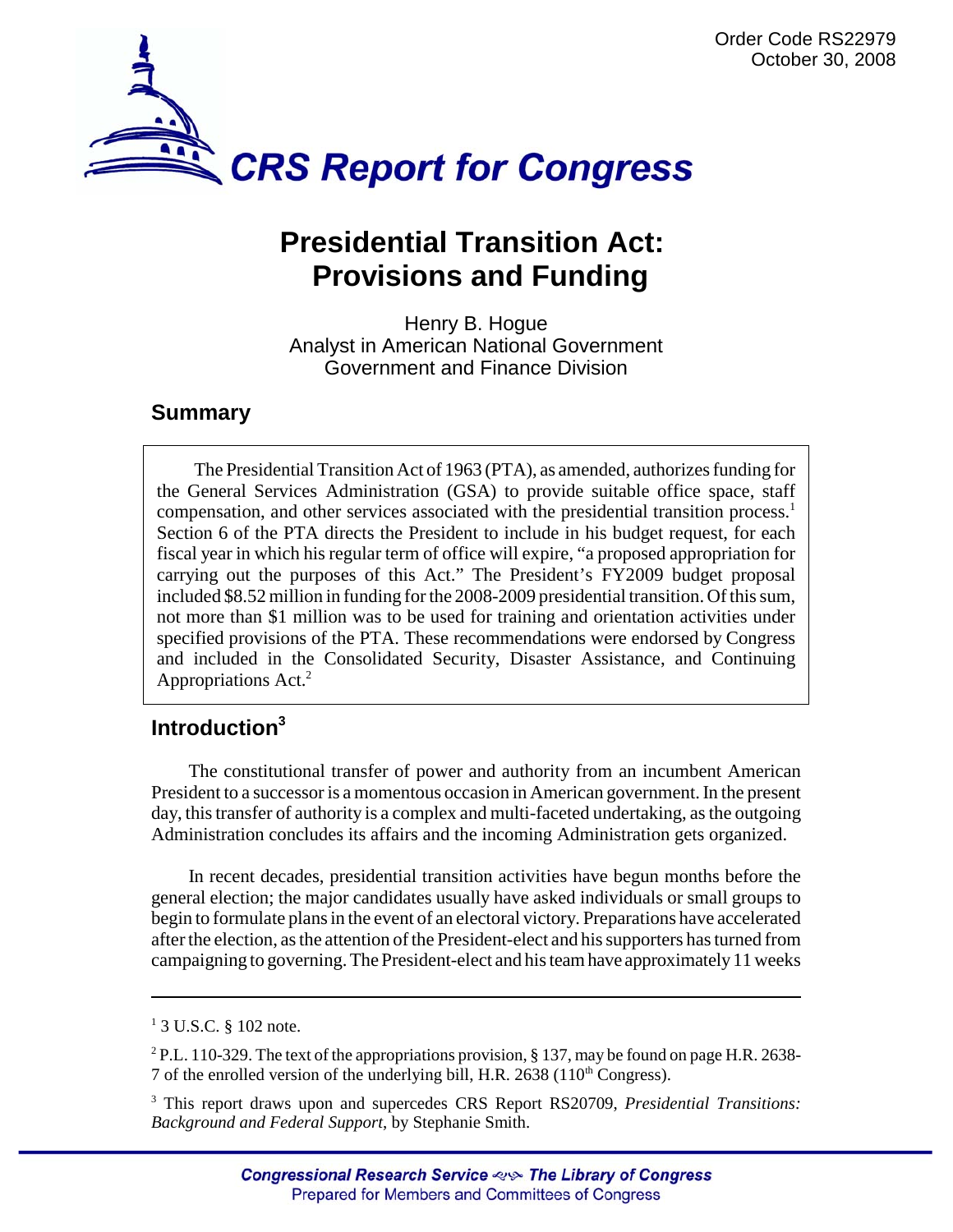between election day and inauguration day to organize the new Administration, and to make plans for implementing the promises of the campaign. The incoming President must also prepare to assume national security and homeland security responsibilities from the incumbent.

While a formal transition process is essential to ensure continuity in the conduct of the affairs of the executive branch, the concept of a federally funded, institutionalized transition process is relatively new. Before enactment of the PTA in 1964,<sup>4</sup> the methods for transferring information and responsibility were developed in an ad hoc fashion with each presidential transition. In addition, the political party organization of the incoming President was the primary source of funding for transition expenses.<sup>5</sup> Many facets of presidential transitions continue to be developed anew, according to the preferences and priorities of each outgoing and, in particular, each incoming President, but the PTA now provides a basic framework for funding and support of this process.

#### **Funding Authorization**

As enacted in 1964, the PTA authorized funding not to exceed \$900,000 for any one transition "for carrying out the purposes" of the act.<sup>6</sup> In 1976, this provision was amended to authorize "not more than \$2,000,000 ... for the purposes of providing services and facilities to the President-elect and Vice President-elect" and "not more than \$1,000,000 ... for the purposes of providing services and facilities to the former President and former Vice President...."7 In 1988, this provision was amended once again, and the authorized amounts were increased to \$3.5 million and \$1.5 million, respectively.<sup>8</sup> The 1988 amendments also directed that the "amounts authorized to be appropriated [by these provisions] be increased by an inflation adjusted amount, based on increases in the cost of transition services and expenses which have occurred in the years following the most recent Presidential transition...."<sup>9</sup>

The GSA Administrator (Administrator) is authorized to spend these funds for the provision of most of the PTA-specified "services and facilities ... in connection with any obligations incurred by the President-elect or Vice-President-elect" between the day following the general election and 30 days after the inauguration.<sup>10</sup> For the purposes of the PTA, the "President-elect" and "Vice-President-elect" are defined as "the apparent successful candidates for the office of President and Vice President, respectively, as

<sup>&</sup>lt;sup>4</sup> This statute was enacted March 7, 1964, but it retained the title "Presidential Transition Act of 1963." For a detailed discussion of presidential transitions preceding this act, see Laurin L. Henry, *Presidential Transitions* (Washington: Brookings Institution, 1960).

<sup>5</sup> U.S. President's Commission on Campaign Costs, *Financing Presidential Campaigns*, April 1962, pp. 23-24.

<sup>6</sup> P.L. 88-277, § 5; 78 Stat. 153, 156.

<sup>7</sup> P.L. 94-499, § a; 90 Stat. 2380.

<sup>8</sup> P.L. 100-398, § 2; 102 Stat. 985.

<sup>&</sup>lt;sup>9</sup> Ibid.

<sup>&</sup>lt;sup>10</sup> 3 U.S.C. § 102 note; Presidential Transition Act of 1963 [hereafter PTA], § 3(b).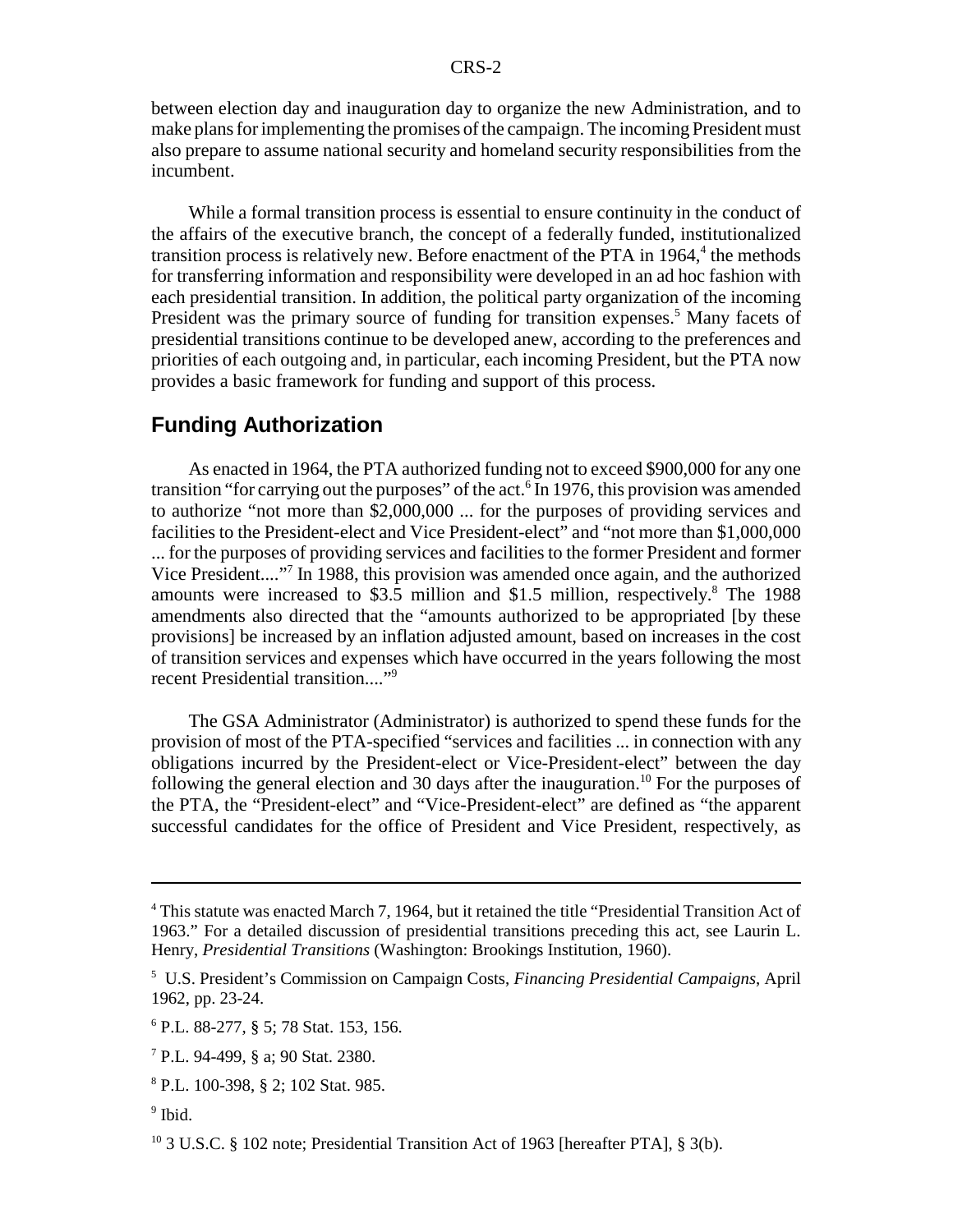ascertained by the Administrator following the general elections...."11 In the immediate aftermath of the contested November 7, 2000, presidential election, neither candidate was provided with the resources that would be available for the President-elect and Vice President-elect. In testimony before the House Committee on Government Reform, Subcommittee on Government Management, Information, and Technology, Administrator David J. Barram testified: "In this unprecedented, incredibly close and intensely contested election, with legal action being pursued by both sides, it is not apparent to me who the winner is. That is why I have not ascertained a President-elect."<sup>12</sup> In his testimony, the Administrator drew on 1963 House floor debate concerning the PTA, during which a sponsor of the legislation stated that, "in a close contest, the Administrator simply would not make the decision."13 The GSA Deputy Administrator reportedly provided PTA facilities and funds to the Bush-Cheney transition team on December 14, 2000, the day following Vice President Al Gore's concession speech.<sup>14</sup>

In the event the President-elect is the incumbent President, or the Vice Presidentelect is the incumbent Vice President, no funds are to be spent on the provision of services and facilities to this incumbent. Any funds appropriated for such purposes are to be returned to the Treasury.15

The President-elect and Vice President-elect may designate an assistant to act on their behalf in connection with the support provided by the Administrator under the PTA. Up to 10% of the expenditures under the PTA "may be made upon the basis of a certificate" by one of the two elected officials or the designated assistant "that such expenditures are classified and are essential to the national security," and that they are consistent with PTA provisions.<sup>16</sup>

The Administrator is also authorized, under the PTA, to provide services and facilities to each outgoing President and Vice President, "for use in connection with winding up the affairs of his office," for a period "not to exceed seven months from 30 days before the date of the expiration of his term of office."17 In the event that the

<sup>14</sup> Ben White, "White House Transition; Transition Officials Moving to D.C. Office; Team Gets \$5.3 Million To Ready Administration," *Washington Post*, December 15, 2000, p. A39.

 $15$  3 U.S.C. § 102 note; PTA, § 3(g).

16 3 U.S.C. § 102 note; PTA, § 3(e).

 $11$  3 U.S.C. § 102 note; PTA, § 3(c).

 $12$  U.S. Congress, House Committee on Government Reform, Subcommittee on Government Management, Information, and Technology, *Transitioning to a New Administration: Can the Next President Be Ready?* hearings, 106<sup>th</sup> Cong., 2<sup>nd</sup> sess., December 4, 2000, (Washington: GPO, 2001), p. 69.

<sup>&</sup>lt;sup>13</sup> Rep. Dante Fascell, "Presidential Transition Act of 1963," remarks in the House, *Congressional Record,* vol. 109, July 25, 1963, p. 13348.

<sup>&</sup>lt;sup>17</sup> 3 U.S.C. § 102 note; PTA, § 4. Other provisions of law provide each former President with an annual lifetime pension, Secret Service protection, and staff and office allowances after the transition period expires. See CRS Report RL34631, *Former Presidents: Pensions, Office Allowances, and Other Federal Benefits,* by Wendy Ginsberg.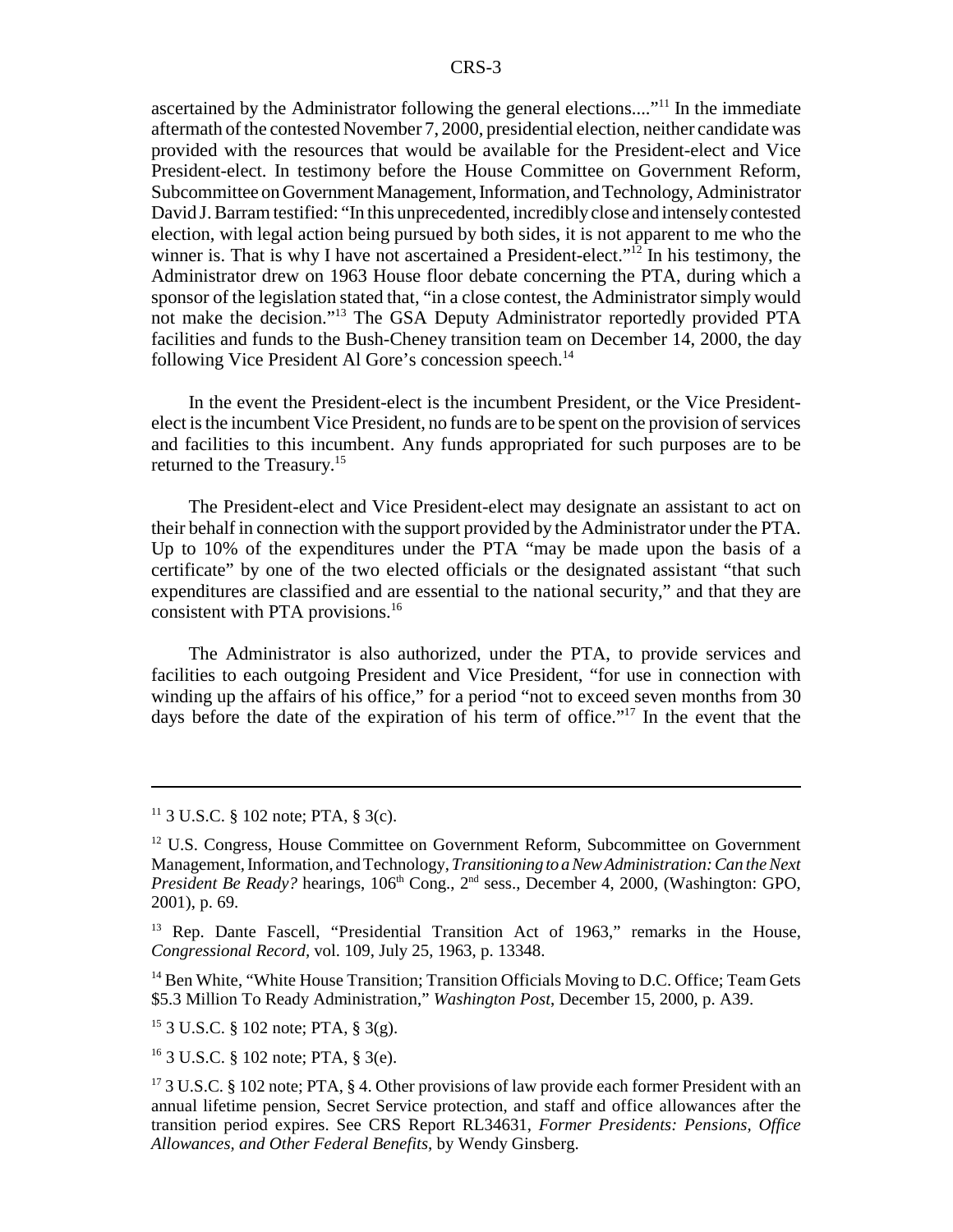outgoing Vice President is becoming President, the PTA limits the authorized expenditures in this area.<sup>18</sup>

**Funding for 2008-2009.** The President's FY2009 budget requested \$8.52 million for PTA-authorized purposes during the 2008-2009 presidential transition. Of this total, \$1 million was requested for briefings and related transition services for incoming personnel associated with the new administration.<sup>19</sup> These recommendations were endorsed by Congress and included in the Consolidated Security, Disaster Assistance, and Continuing Appropriations Act.<sup>20</sup> Of the \$8.52 million, no more than \$5.3 million may be used by the President-elect and Vice President-elect, and no more than \$2.2 million may be used by the outgoing President and Vice President.<sup>21</sup>

#### **Transition Support: Services, Facilities, and Funds**

**Pre-election Support.** As noted above, most PTA-authorized support is provided after the "apparent successful" President-elect and Vice President-elect have been "ascertained by the Administrator." The PTA also provides, however, for "consultation by the Administrator with any candidate for President or Vice President to develop a systems architecture plan for the computer and communications systems of the candidate to coordinate a transition to Federal systems, if the candidate is elected."<sup>22</sup>

**Post-election Support.** Once the "apparent successful" President-elect and Vice President-elect have been "ascertained by the Administrator," the PTA authorizes the Administrator to provide, to each President-elect and Vice President-elect, certain facilities, funds, and services, including the following:

- Suitable office space appropriately equipped with furniture, furnishings, office machines and equipment, and office supplies ...;
- Payment of the compensation of members of office staffs designated by the President-elect or Vice-President-elect ...;
- ! Payment of expenses for the procurement of services of experts or consultants or organizations thereof for the President-elect or Vice-President-elect ...;
- Payment of travel expenses and subsistence allowances, including rental of Government or hired motor vehicles ...;
- When requested by [one of the incoming officers or a designee], and approved by the President, Government aircraft ... for transition purposes on a reimbursable basis;

<sup>18 3</sup> U.S.C. § 102 note; PTA, § 6(a)(2).

<sup>19</sup> U.S. Office of Management and Budget, *Budget of the United States Government, Fiscal Year 2009 — Appendix* (Washington: GPO, 2008), p. 1075.

<sup>&</sup>lt;sup>20</sup> P.L. 110-329. The text of the appropriations provision, § 137, may be found on page H.R. 2638-7 of the enrolled version of the underlying bill, H.R. 2638 ( $110<sup>th</sup> Congress$ ).

 $21$  General Services Administration, e-mail communication with author, Oct. 22, 2008.

 $22$  3 U.S.C. § 102 note; PTA, § 3(a)(10).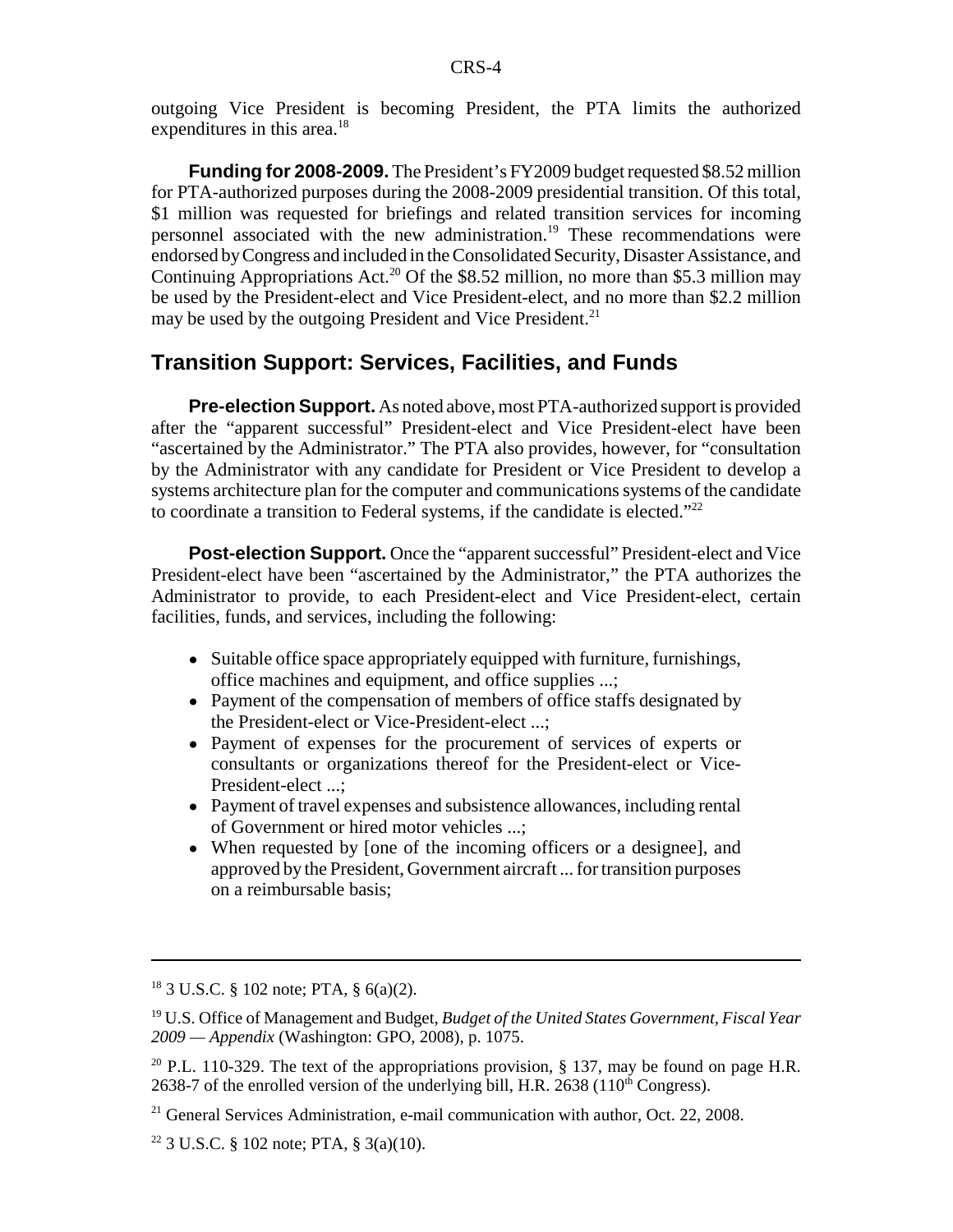- [W]hen requested by [one of the incoming officers or a designee], aircraft ... chartered for transition purposes ...;
- Communications services ...; and
- Payment of expenses for printing and binding....<sup>23</sup>

In addition, the PTA authorizes funding for the use of the postal service by the President-elect and Vice President-elect "in connection with [their] preparations for the assumption of official duties.<sup>24</sup>

The PTA also authorizes the Administrator to fund, during the transition, orientation activities, primarily for "individuals the President-elect intends to nominate as department heads or appoint to key positions in the Executive Office of the President." The purpose of these activities is to acquaint the incoming leadership "with the types of problems and challenges that most typically confront new political appointees when they make the transition from campaign and other prior activities to assuming the responsibility for governance after inauguration." Personnel who may be involved in this process include individuals who "(I) held similar leadership roles in prior administrations; (II) are department or agency experts from the Office of Management and Budget or an Office of Inspector General of a department or agency; or (III) are relevant staff from the Government Accountability Office."<sup>25</sup> The orientation activities specified in the statute include "training or orientation in records management ... including training on the separation of Presidential records and personal records," as well as "training or orientation in human resources management and performance-based management."26

The statute also provides that these orientation activities "shall include the preparation of a detailed classified, compartmented summary ... of specific operational threats to national security; major military or covert operations; and pending decisions on possible uses of military force." This summary is to be conveyed to the President-elect as soon as possible after the general election.<sup>27</sup>

The PTA directs the Administrator to work with the Archivist of the United States to create, in support of the orientation activities, a transition directory compiling "Federal publications and materials with supplementary materials developed by the Administrator." The directory is to include "information on the officers, organization, and statutory and administrative authorities, functions, duties, responsibilities, and mission of each department and agency."28

#### **Transition-Related Security Clearances**

The PTA recommends submission by the President-elect to the agency with national security clearance functions of the "names of candidates for high level national security positions through the level of undersecretary of cabinet departments" as soon as possible

- 25 3 U.S.C. § 102 note; PTA, § 3(a)(8).
- $26$  Ibid.
- $27$  Ibid.
- 28 3 U.S.C. § 102 note; PTA, § 3(a)(9).

<sup>23 3</sup> U.S.C. § 102 note; PTA, § 3(a).

<sup>24 3</sup> U.S.C. § 102 note; PTA, §§ 3(a)(7) and 3(d).